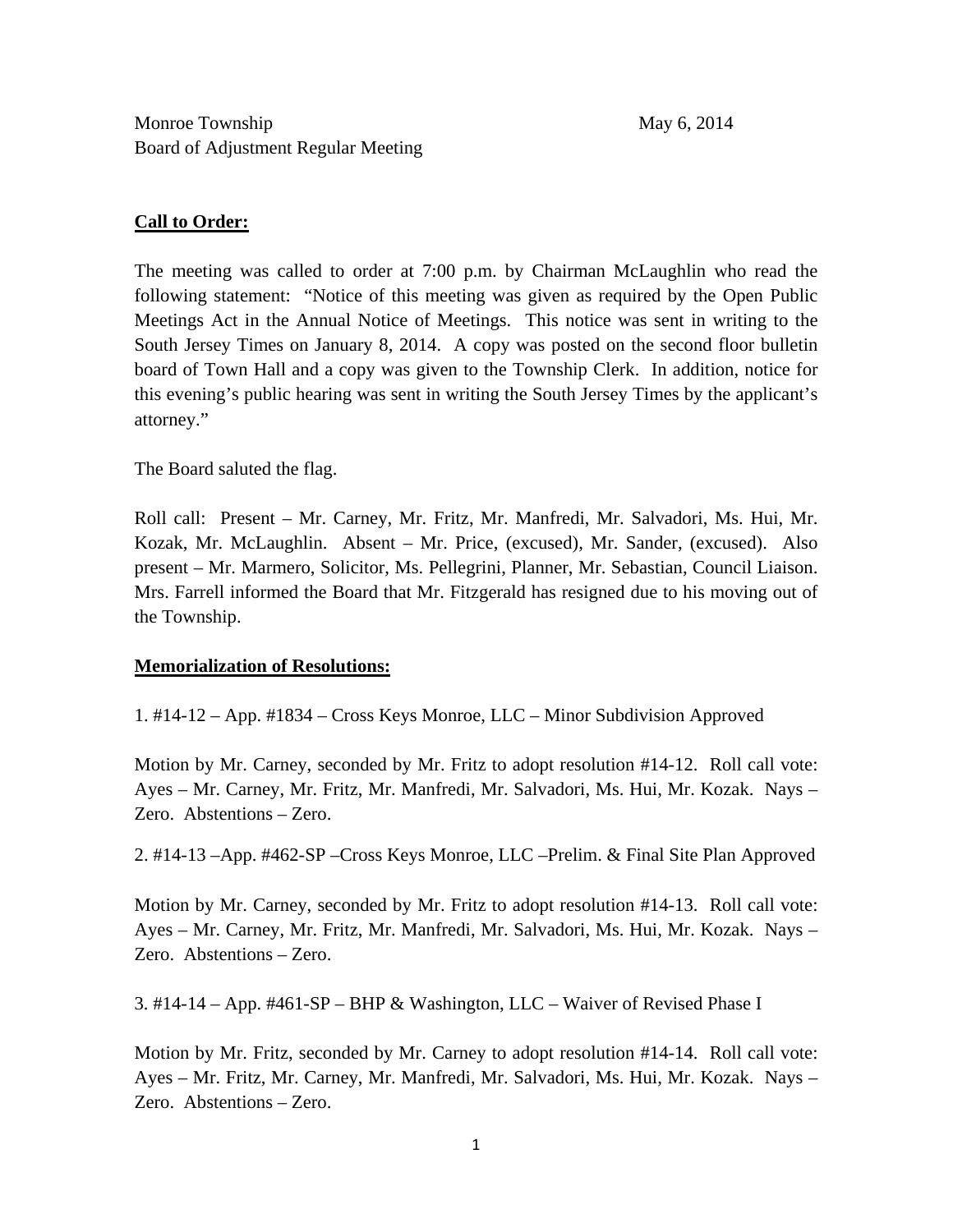Monroe Township May 6, 2014 Board of Adjustment Regular Meeting

# **Public Hearing:**

1. #14-05 – Prime Auto Sales, Inc. – Use Variance

Present – John O'Connell, applicant, Melanie Levan, applicant's attorney.

Member's packets contained: 1. Report dated April 28, 2014 prepared by Pam Pellegrini. 2. A copy of the applicant's use variance application and photographs of the site.

The applicant is requesting a use variance in order to be allowed to conduct an internet based used auto sales company in an existing commercial building located at 1085 Black Horse Pike, Suite #10. The applicant's lease will indicate that retail sales will be by appointment only and the applicant will have a total of six parking spaces available to him in the back of the building.

Ms. Levan introduced herself as the applicant's attorney. Mr. O'Connell was sworn in by Mr. Marmero. Mr. McLaughlin asked if the application contained the necessary information to be deemed complete. Mrs. Farrell replied that it did. Motion by Mr. Salvadori, seconded by Mr. Fritz to deem application #14-05 complete. Voice vote; all ayes, motion passed.

Ms. Levan stated that they were before the Board for a conditional use variance and a waiver from one of the criteria of the conditional use which is that a showroom be provided. The applicant's business is an internet based business and is not open to the general public. All of the marketing is done on the internet and their customers are by appointment only. Based on this type of business there isn't any need to have an indoor showroom. Ms. Levan also stated that they will be asking for a waiver from providing larger driveway access since there will not be any large car carriers entering the site.

Mr. O'Connell gave a brief description of the current commercial uses in the building. The building currently contains a dentist office, an attorney's office, an office for a limousine service, a driving school office, and Uncle Mike's water ice is on the end of the building. The entrance to his office would be located on the side of the building. There are two driveways for ingress and egress into the parking lot. The six parking spaces allocated to the applicant per his lease are located in the rear of the building.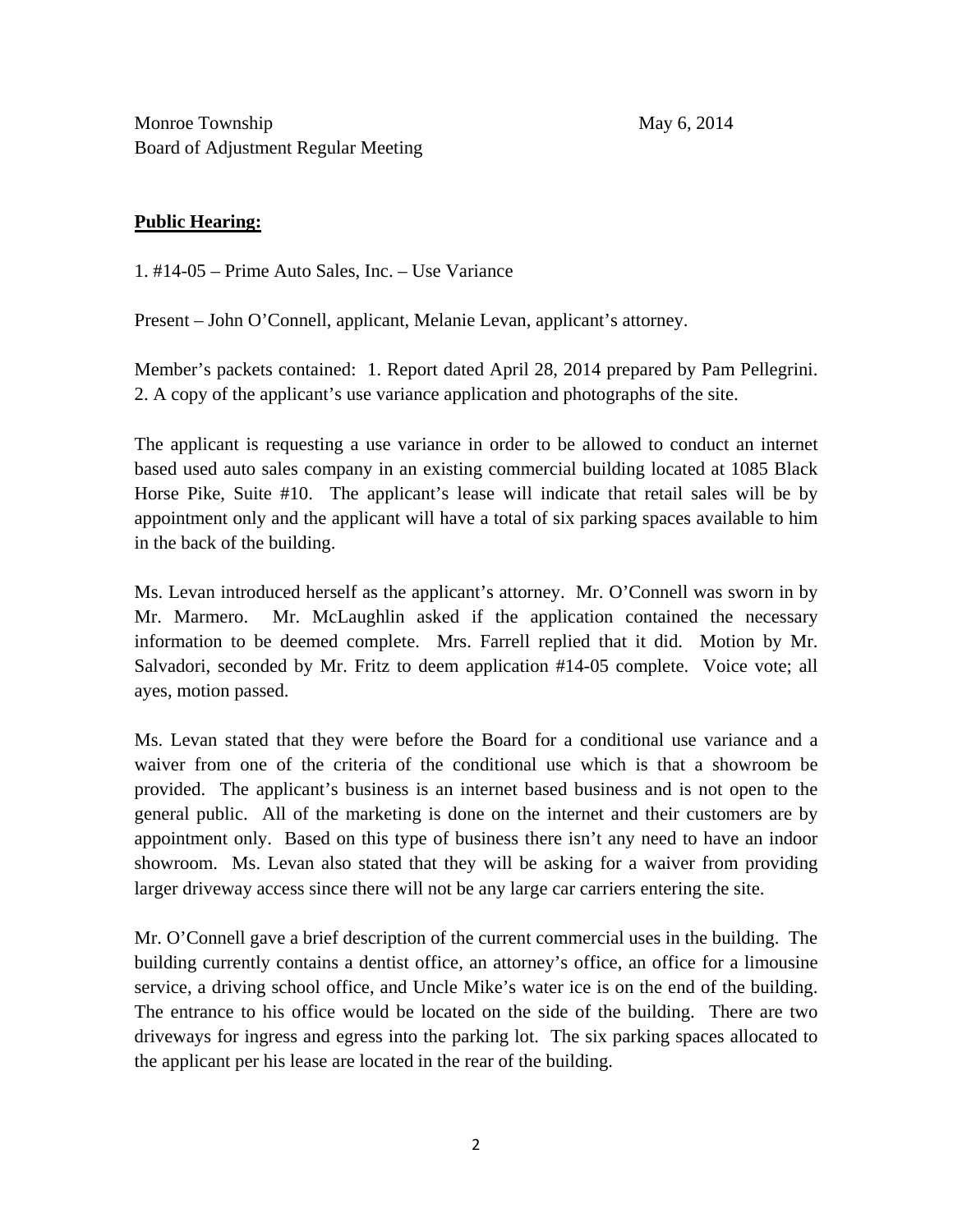Monroe Township May 6, 2014 Board of Adjustment Regular Meeting

#### **Public Hearing: (continued)**

1. #14-05 – Prime Auto Sales, Inc. (continued)

Mr. O'Connell explained that his business is all internet sales; all advertising is done on Craigslist or Ebay, there is never any sidewalk advertising or for sale signs on the cars. He makes appointments with his customers and meets them in a location where they can see the advertised car. He averages about three or four appointments a week. Mr. O'Connell testified as to being licensed in the State of New Jersey to sell used cars. He usually has between six and eight cars in his inventory at one time. Ms. Levan asked the applicant to explain where he will keep his inventory of cars and how he will utilize the six parking spaces at the site. Mr. O'Connell testified that one parking space will be used for his car, one space for the customer he is meeting, and four spaces will be used for his inventory of cars. He stated that he usually has three or four cars being repaired and detailed so that he would only need three or four parking spots for those cars that are ready to be sold.

Mr. O'Connell stated that the office would be open Monday through Saturday, 8:00 a.m. to 6:00 p.m. No car sales on Sunday. The office will be used for his internet business, bookkeeping, and paperwork. The applicant is not proposing any changes to the outside of the building with regard to lighting or signage. There is an existing pylon sign on the property; however he does not have a panel available on that sign; there will be no signage for his business with the exception of the business name on the door at the side entrance. There isn't any need for a dumpster for trash as the business does not generate much trash. The recycling and trash removal is handled by the owner of the building. There will not be any repairs or washing of the cars on the site. Ms. Levan wanted to make note that the applicant has teamed up with a resident in his development of Carriage Glen who runs a charity to help needy children and to which he donates fifty dollars from every car he sells. Ms. Levan asked the applicant to explain how the cars in his inventory will get to the site. Mr. O'Connell stated that he and his wife are the only two employees and that they will drive the cars to the site.

Ms. Pellegrini reviewed her report for the Board. She stated that the Board would need to determine if a site plan is required or not; however the building and the parking are all existing. The ordinance does require an indoor showroom for used motor vehicle sales which is why the applicant is before the Board for a conditional use variance. COAH may not be required since there is no new construction proposed. If the Board determines a site plan is not required a site plan waiver would have to be granted. The applicant did testify as to the number of cars on site at one time and where the remainder of his inventory will be if the four parking spaces are occupied.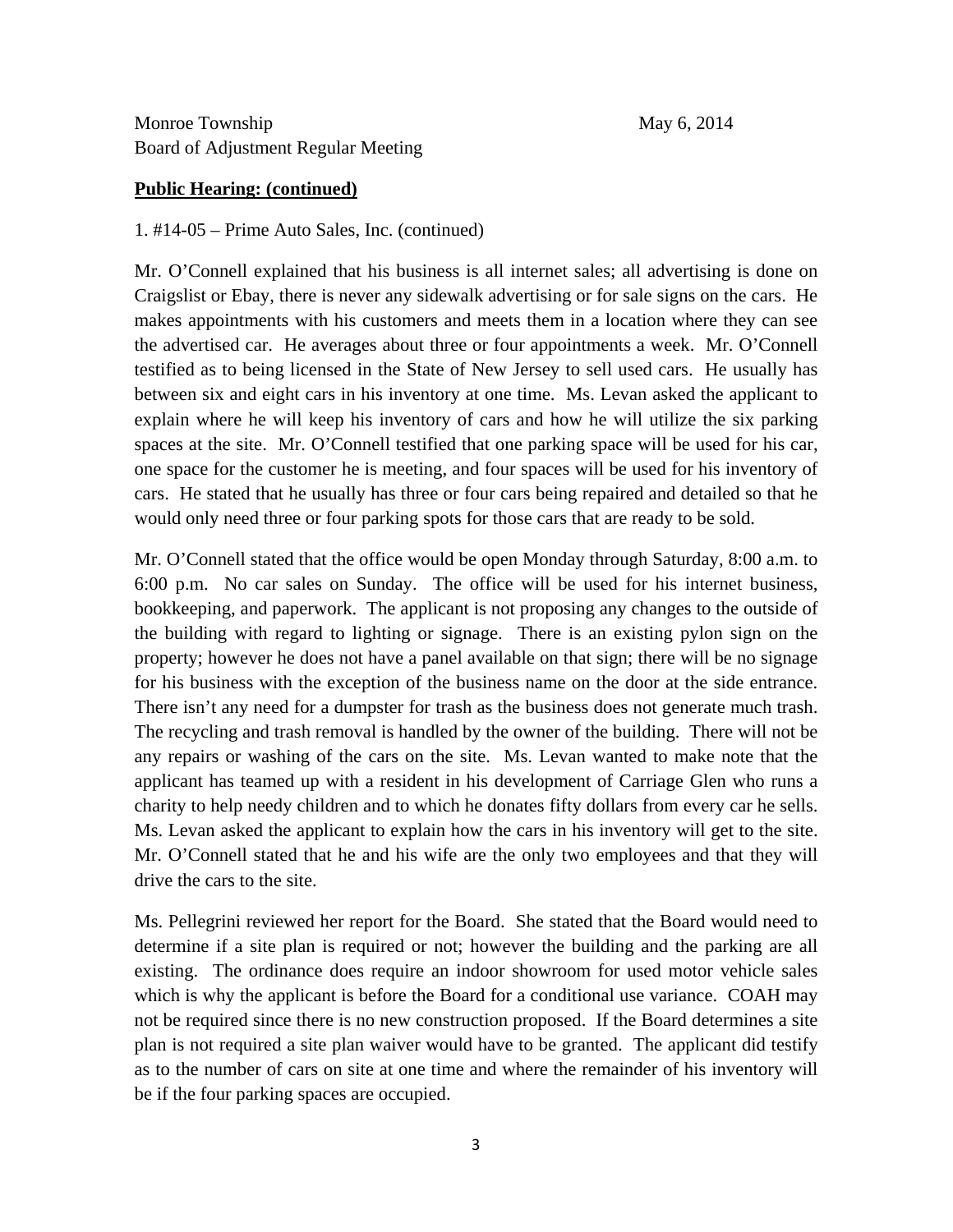Monroe Township May 6, 2014 Board of Adjustment Regular Meeting

### **Public Hearing: (continued)**

1. #14-05 – Prime Auto Sales, Inc. (continued)

Mr. O'Connell stated that he uses Integrity Auto for his car repairs and sometimes they take several weeks before finishing repairs since they are so busy. He testified that he would not be able to utilize any additional parking spaces on the site for his inventory and he didn't feel it would be necessary since he funds his own purchases and the repairs of the cars and he may only have three or four cars in his inventory at times. Ms. Pellegrini commented that the lease indicates he is not allowed to advertise on the site or the cars that they are for sale. Mr. O'Connell stated that there will never be any for sale signs on the cars or any type of sticker on the cars.

Mr. Sebastian asked if the cars would be tagged and registered. Mr. O'Connell stated they would not; however he will utilize dealer tags that he does not leave on the cars since they can be stolen. Mr. Sebastian asked where the business is currently located. Mr. O'Connell stated that he still does have his office in Bridgeton but wants to move it closer because he lives in Williamstown. He operates the same type of business in Bridgeton that he is proposing on this site.

Motion passed to open the hearing to the public. There being none, motion passed to close the hearing to the public.

Mr. Marmero stated that a motion would be needed with regard to the D3 variance or conditional use variance to permit the sale of used vehicles without the use of a showroom. The applicant testified that there would not be any repairs or washing of the cars on the site, the inventory of cars is limited to four parking spaces. The Board would have to make a decision with regard to the site plan, typically a site plan would be required; however due to the nature of the business, the Board might want to waive that requirement. Mr. Kozak asked that, if approved, the wording in the resolution should be very strong with regard to no signage, no banners, and no advertising on the cars.

Motion by Mr. Fritz, seconded by Mr. Carney to grant the use variance and waive the site plan subject to the conditions that there is to be no signage on the site or the cars advertising car sales, the use of four parking spaces for inventory as well as any other comments and conditions listed in Ms. Pellegrini's report. Roll call vote: Ayes – Mr. Fritz, Mr. Carney, Mr. Manfredi, Mr. Salvadori, Ms. Hui, Mr. Kozak, Mr. McLaughlin. Nays – Zero. Abstentions – Zero.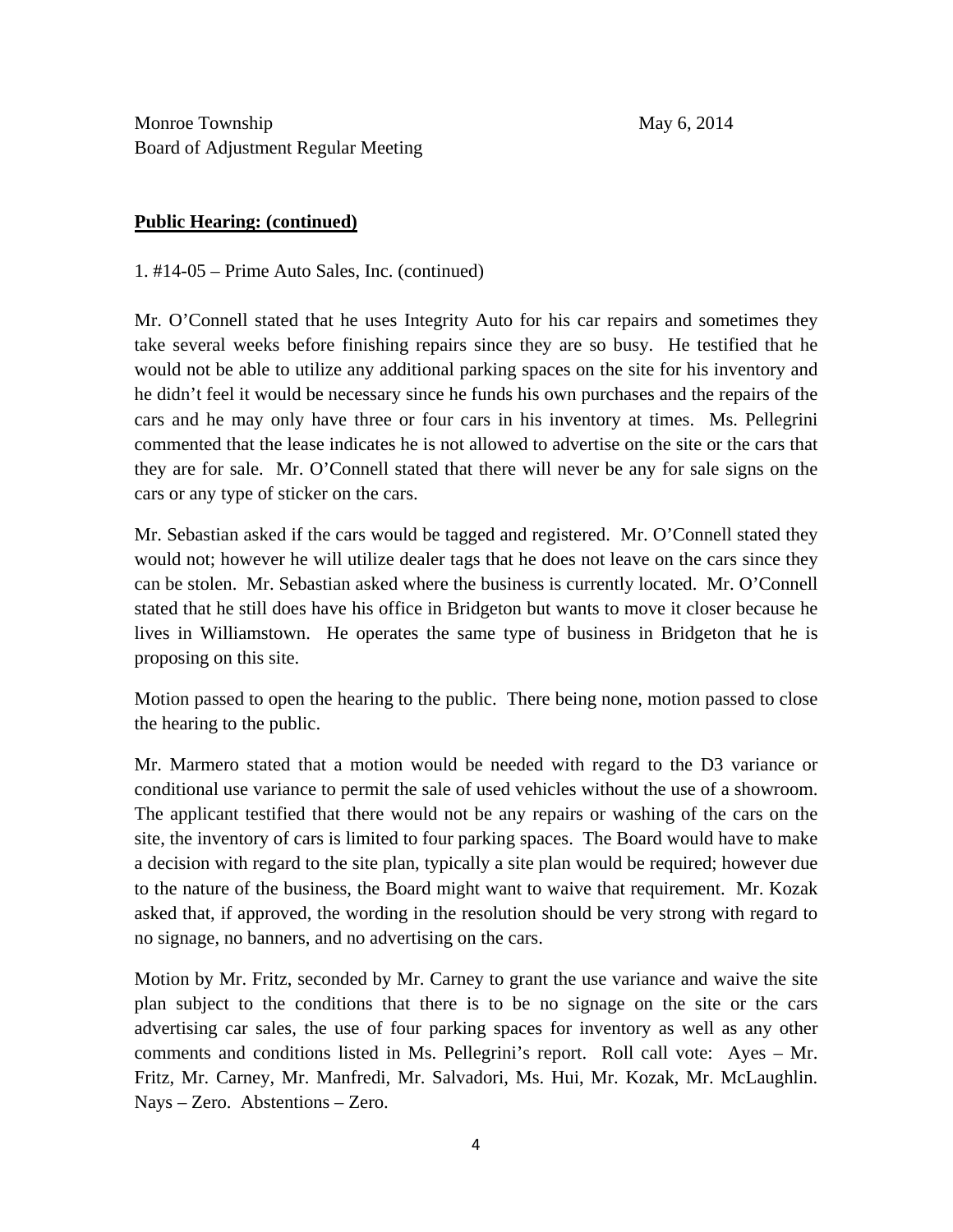## **Site Plan Waiver –for Board Action:**

1. #WSP-02-14 – Marino General Construction, Inc. – Site Plan Waiver

Present – Joseph Marino, applicant, Gerald Sinclair, applicant's attorney.

Member's packets contained: 1. A copy of the applicant's site plan waiver application. 2. A copy of the applicant's Pinelands Certificate of Filing. 3. A copy of the minutes from the applicant's use variance hearing.

The applicant was granted a use variance that allowed him to utilize an existing detached garage for two small offices and the storage of construction tools and small equipment for his general contracting business. He is asking for a waiver of providing a site plan since the garage already exists and he isn't planning any new construction or changes to the property. The property is located at 989 South Main Street, also known as Block 11502, Lot 40.

Mr. Sinclair introduced himself as the applicant's attorney. He stated that the one of the conditions of the use variance was that the applicant has to receive his Certificate of Filing from the Pinelands, which he has done. The existing detached garage will be used for offices for Mr. Marino's general contracting business as well as storage of some construction tools and small equipment. The existing single-family home is not involved with the business and continues to remain a residential use. No tools or equipment will be stored outside the garage.

Mrs. Farrell stated that she didn't recall if sidewalk was discussed as part of the use variance but sidewalk is required in that area. She stated that there may have been sidewalk there at one time and grass may have grown up over it. Regardless the sidewalk must be installed in front of that property and connect to the existing sidewalk on either side. Mr. Marino was sworn in by Mr. Marmero. He agreed that he would install the sidewalk. Mr. Kozak inquired as to the storage of vehicles and asked Mr. Marmero if that issue could be discussed. Mr. Marmero stated that it could be discussed and reviewed the requirements and conditions of a site plan waiver. He stated that the Board would look at issues such as circulation, landscaping, parking, etc. Mr. Kozak commented that as part of the use variance the applicant stated that he was not going to store any vehicles on the site. If there were vehicles they would come and go. He stated that a small dump truck and a large utility truck are being left at the site overnight and a resident has complained.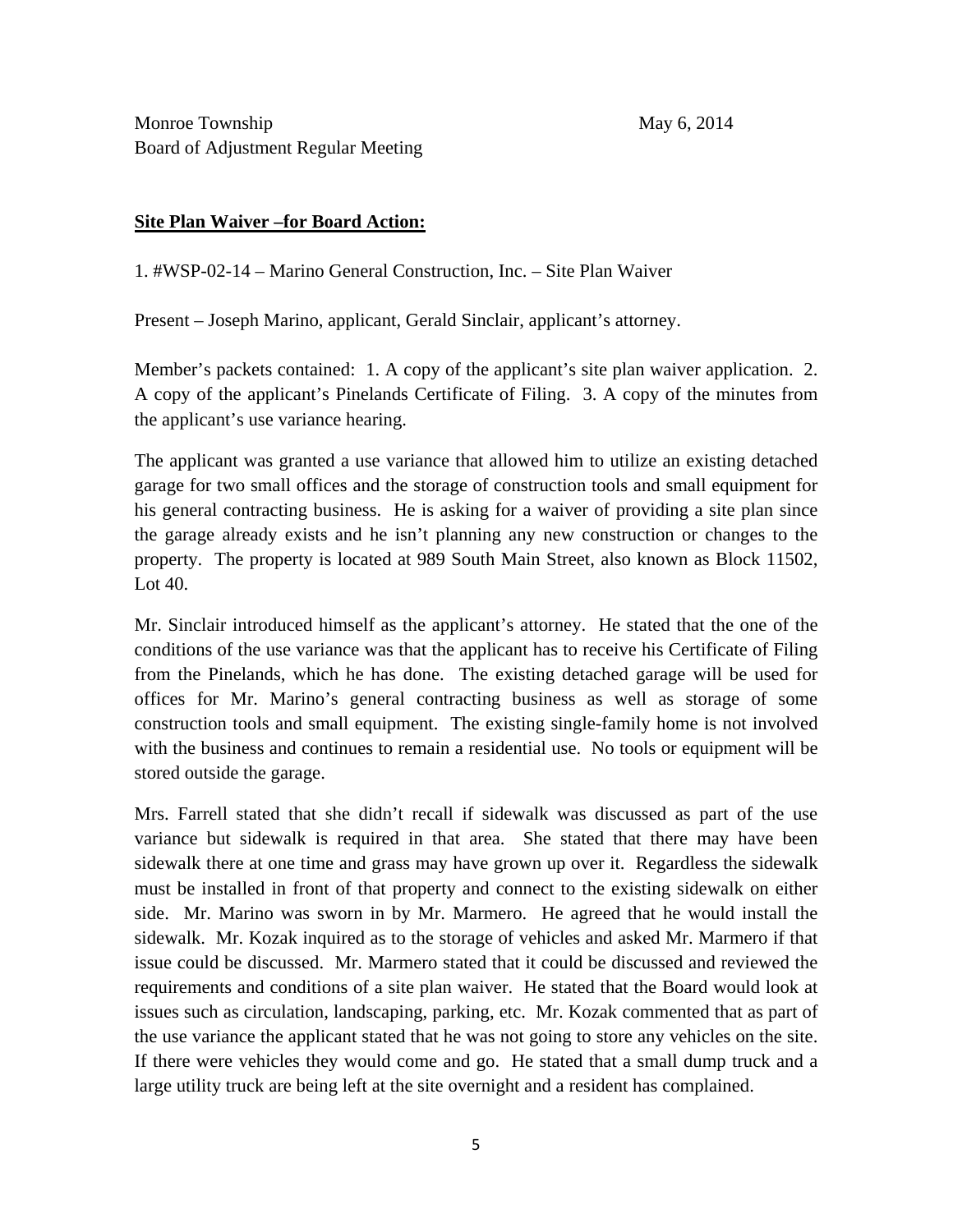### **Site Plan Waiver: (continued)**

### 1. #WSP-02-14 – Marino General Construction, Inc. (continued)

Mr. Marino replied that he thought he was allowed to keep a couple of trucks there at times, in between jobs, but not permanently. Mr. Fritz commented that he remembered Mr. Marino saying he might have a couple of trucks there briefly but not all the time. Mr. Marino stated that the trucks have been parked there for a few weeks because they are in between jobs. Mr. Kozak replied that it has become an issue because of the complaints. Mr. Manfredi stated that there have been long periods with no trucks there too. He stated that Mr. Marino's testimony was that he might have a couple of trucks there at times and that's what the Board voted on.

Mr. Kozak commented that the Board should make the approval more specific then and allow the trucks to be there or not be there because there is no way to enforce "sometimes". Mr. Manfredi was in agreement it should be one way or the other. Mr. Kozak stated that the resident who was present at the use variance hearing was okay with the lighting and all but she believed that the trucks would not be parked there. Mr. Marino thought her only concern was that if he moved his business that someone else could come in there and turn it into something else. Mr. Kozak stated that she did bring up the parking, so the Board cannot leave it at "sometimes". Mr. Marino stated that those trucks have been there because they are waiting to bring them to another job; it will sometimes be a couple weeks but it's hard to say exactly how long. He agreed that it should be more definitive. Mrs. Farrell asked if the resident should be notified if the Board decides the trucks can be there all the time. Ms. Pellegrini stated that the minutes from the use variance indicate that the applicant did testify that a couple of trucks might be there occasionally, they would come and go. Ms. Pellegrini stated that he was granted the use variance based on his testimony that there would be trucks on the site occasionally. If he wants to change that and ask to allow them there all the time, then he should come back with an amended use variance.

Mr. Sinclair and Mr. Marino stated that they were not aware there were any complaints from a resident as they have not received any notice from the Township. Mr. Marino commented that he wanted to resolve the issue but he did not want to start the process all over again. Mrs. Farrell stated that she thought maybe they could postpone the matter and ask the resident to come into the next meeting so that she is aware that the trucks might be allowed to be parked on site. Ms. Pellegrini replied that she thought that would create more of an issue and that the Board should make a standing on what they meant when they granted the use variance.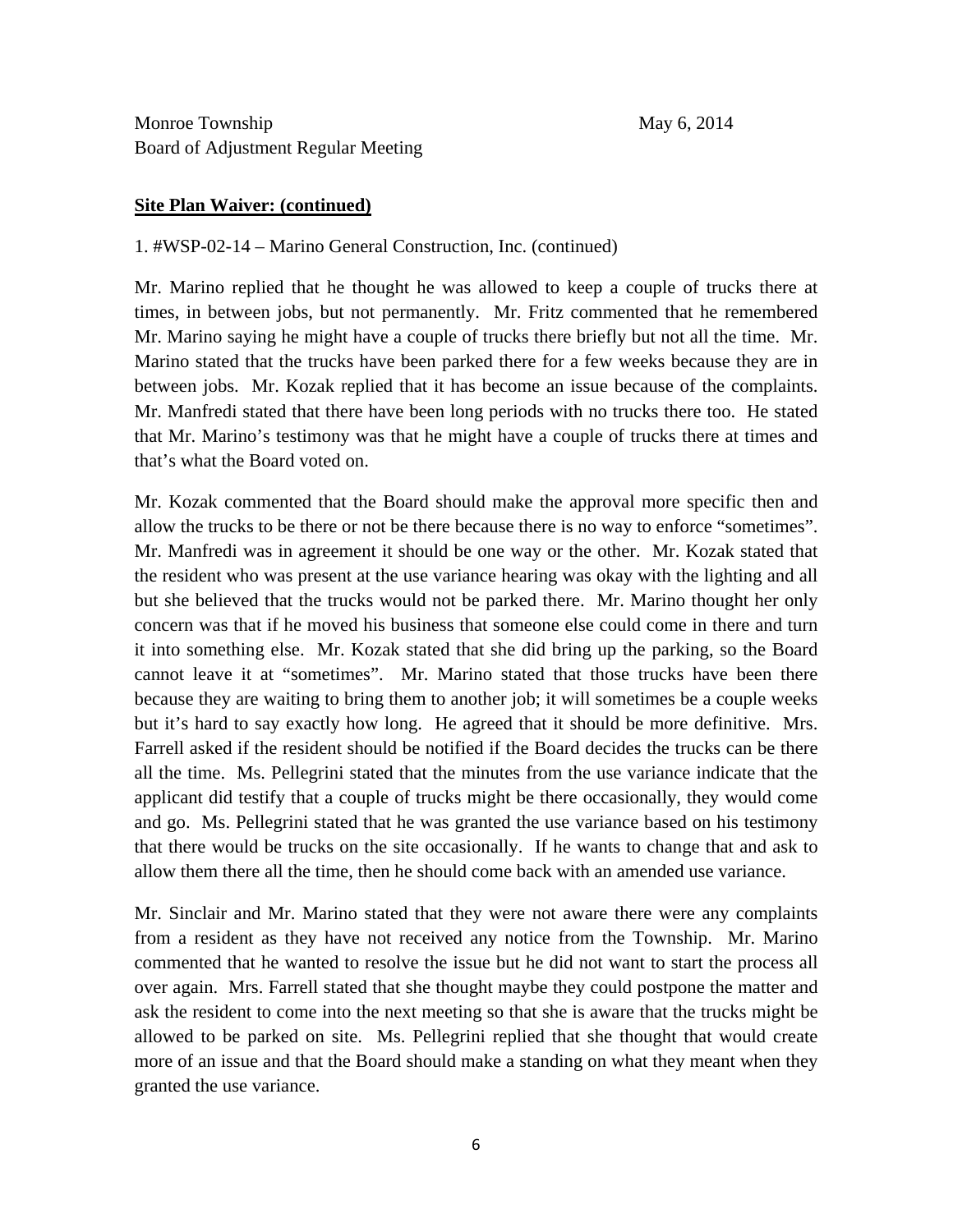### **Site Plan Waiver: (continued)**

1. #WSP-02-14 – Marino General Construction, Inc. (continued)

The resolution does state the applicant testified that the trucks would come and go but that on occasion one or two trucks might be parked at the site. So the resolution does indicate the trucks might be parked there on occasion. Mr. Kozak stated that the resident who came to the use variance hearing was the one who came in to complain and she has been in a couple of times. He stated he did not have an issue one way or the other but the Board should decide. Mr. McLaughlin stated he felt that Mr. Marino was compliant with what was approved as he did say they would be parked there on occasion. Mr. Marmero agreed.

There was some discussion as to whether the Board should make it more definitive in the resolution; however Mr. Marmero stated that if they wanted to do that, Mr. Marino would have to amend his use variance and have another hearing. After some discussion, the Board felt that it was clear in the resolution that he can park the one or two trucks there on occasion, which is subjective, but in between jobs may mean the trucks will be there for a few weeks at a time. Mr. Manfredi stated that he was aware there would be trucks there at times when he voted yes for the use variance. There was discussion on the fact that the Board cannot leave such an issue as that undefined in the future. It has to be more specific for the applicant's benefit as well as any surrounding residents.

Mr. McLaughlin asked if there were any Board members who felt Mr. Marino was not compliant with the terms in the resolution. All of the Board members thought he was in compliance; however Mr. Kozak thought the resident was mislead because even he did not think the trucks would be there as much as they have been. Ms. Pellegrini stated that everyone has their own perception of what occasionally might mean. Mr. Kozak stated that the resident wouldn't have complained if she didn't come away with the understanding that the trucks would not be parked there for weeks. He felt that if she were at the meeting she would have a different opinion as to what occasionally means. Mr. Marino stated that he does not want an angry neighbor; he would go and talk to the resident if there is an issue. Mr. Marmero stated that the Board should vote on whether to grant the applicant a site plan waiver. Motion by Mr. Carney, seconded by Mr. Manfredi to grant the applicant a site plan waiver. Roll call vote: Ayes – Mr. Carney, Mr. Manfredi, Mr. Fritz, Mr. Salvadori, Ms. Hui, Mr. McLaughlin. Nays – Mr. Kozak. Abstentions – Zero.